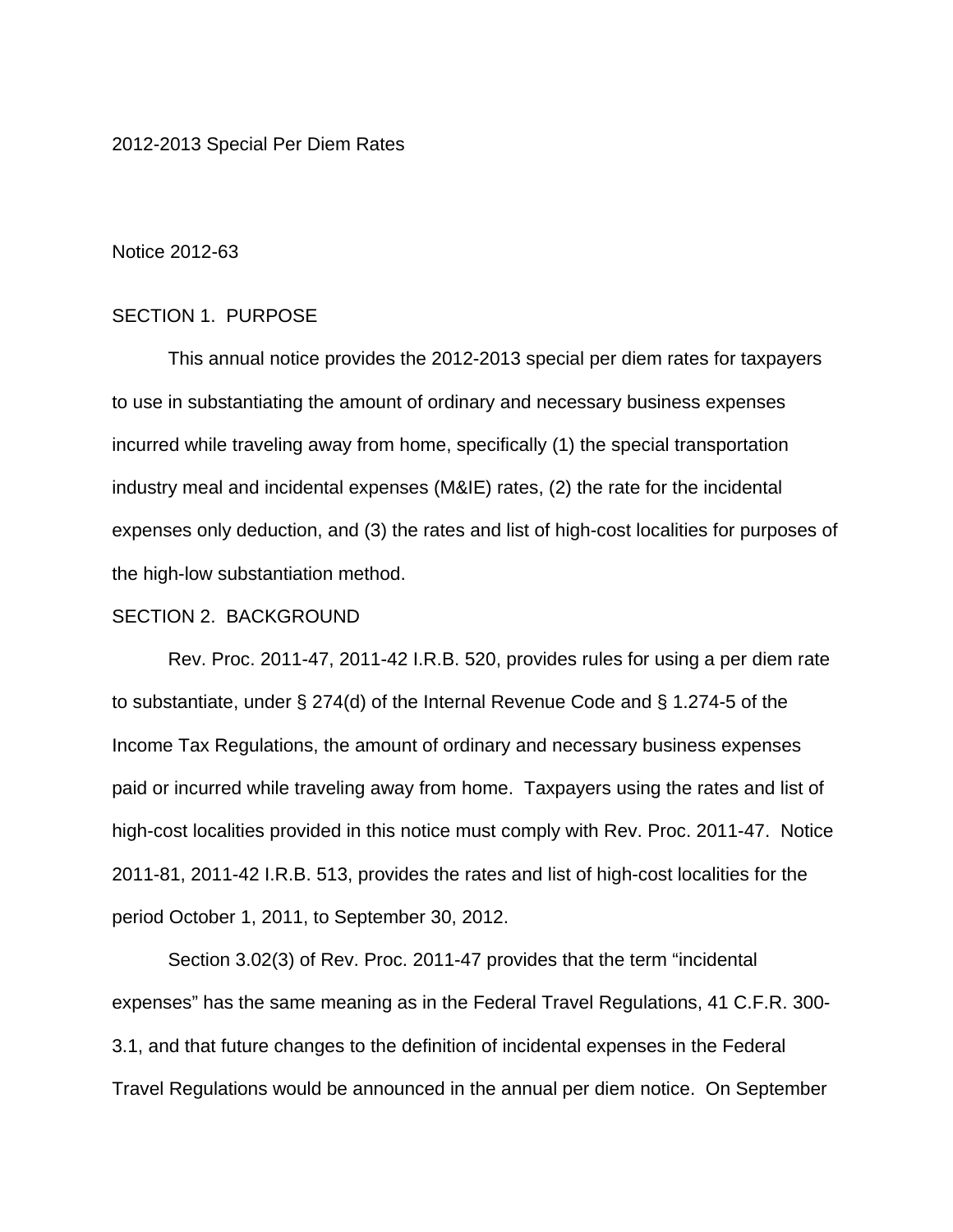7, 2011, the General Services Administration published interim (temporary) regulations revising the definition of incidental expenses under the Federal Travel Regulations to include only fees and tips given to porters, baggage carriers, hotel staff, and staff on ships. Transportation between places of lodging or business and places where meals are taken, and the mailing cost of filing travel vouchers and paying employer-sponsored charge card billings, are no longer included in incidental expenses. Accordingly, taxpayers using per diem rates may separately deduct or be reimbursed for transportation and mailing expenses.

# SECTION 3. SPECIAL M&IE RATES FOR TRANSPORTATION INDUSTRY

The special M&IE rates for taxpayers in the transportation industry are \$59 for any locality of travel in the continental United States (CONUS) and \$65 for any locality of travel outside the continental United States (OCONUS). See section 4.04 of Rev. Proc. 2011-47.

### SECTION 4. RATE FOR INCIDENTAL EXPENSES ONLY DEDUCTION

 The rate for any CONUS or OCONUS locality of travel for the incidental expenses only deduction is \$5 per day. See section 4.05 of Rev. Proc. 2011-47. SECTION 5. HIGH-LOW SUBSTANTIATION METHOD

 1. Annual high-low rates. For purposes of the high-low substantiation method, the per diem rates in lieu of the rates described in section 4.01 of Rev. Proc. 2011-47 (the per diem substantiation method) are \$242 for travel to any high-cost locality and \$163 for travel to any other locality within CONUS. The amount of the \$242 high rate and \$163 low rate that is treated as paid for meals for purposes of § 274(n) is \$65 for travel to any high-cost locality and \$52 for travel to any other locality within CONUS. See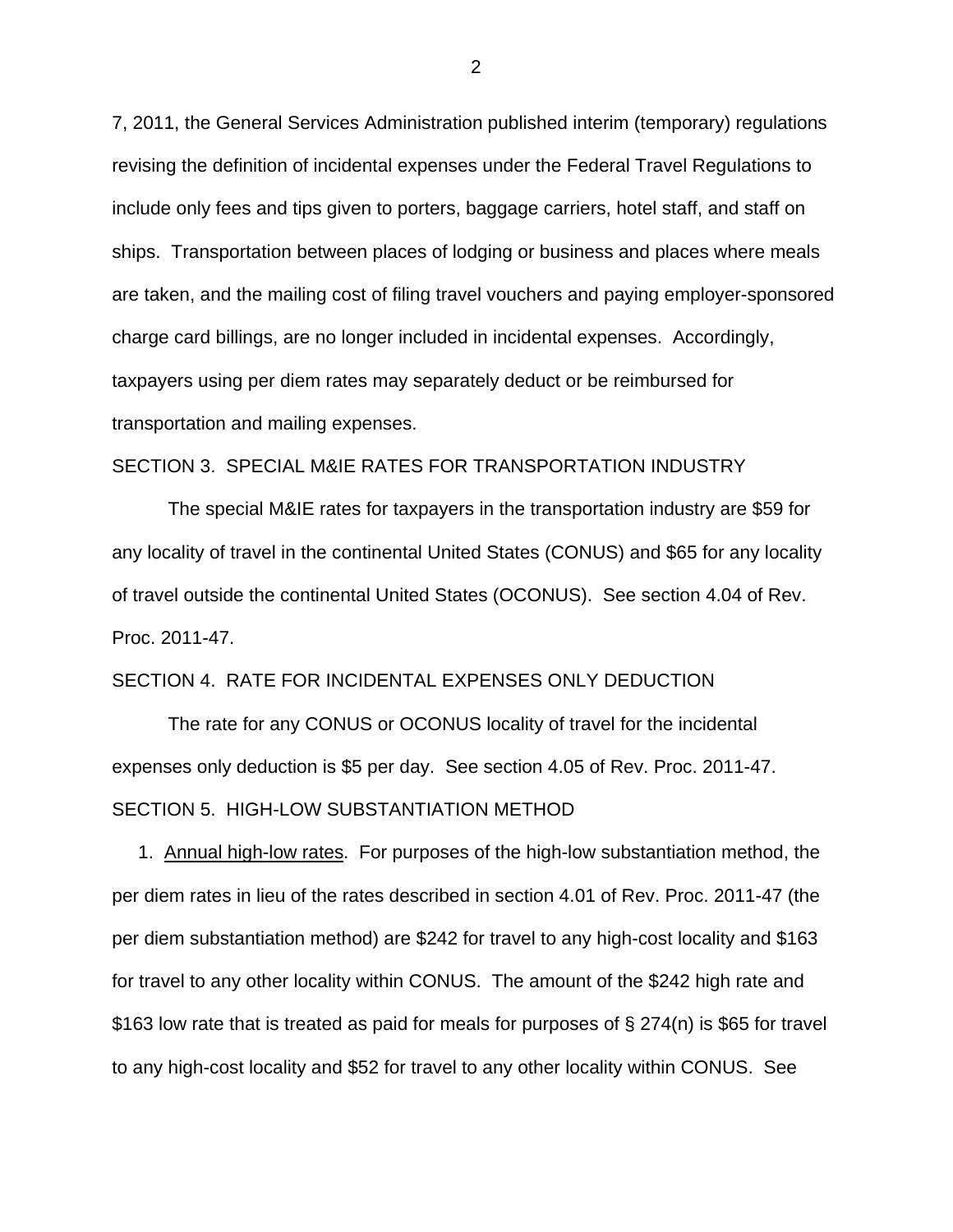section 5.02 of Rev. Proc. 2011-47. The per diem rates in lieu of the rates described in section 4.02 of Rev. Proc. 2011-47 (the meal and incidental expenses only substantiation method) are \$65 for travel to any high-cost locality and \$52 for travel to any other locality within CONUS.

 2. High-cost localities. The following localities have a federal per diem rate of \$202 or more, and are high-cost localities for all of the calendar year or the portion of the calendar year specified in parentheses under the key city name.

| Key city                                                                                                                                                                                                             | County or other defined location                                                                           |
|----------------------------------------------------------------------------------------------------------------------------------------------------------------------------------------------------------------------|------------------------------------------------------------------------------------------------------------|
| Arizona<br>Sedona<br>(March 1-April 30)                                                                                                                                                                              | City limits of Sedona                                                                                      |
| California<br>Monterey<br>Napa<br>(October 1-November 30 and April 1-September 30)<br>San Diego<br>San Francisco<br>Santa Barbara<br>Santa Monica<br><b>Yosemite National Park</b><br>(June 1-August 31)             | Monterey<br>Napa<br>San Diego<br>San Francisco<br>Santa Barbara<br>City limits of Santa Monica<br>Mariposa |
| Colorado<br>Aspen<br>(December 1-March 31 and June 1-August 31)<br>Denver/Aurora<br><b>Steamboat Springs</b><br>(December 1-March 31)<br><b>Telluride</b><br>(December 1-March 31)<br>Vail<br>(December 1-August 31) | Pitkin<br>Denver, Adams, Arapahoe, and<br>Jefferson<br>Routt<br>San Miguel<br>Eagle                        |

District of Columbia

Washington D.C. (also the cities of Alexandria, Falls Church, and Fairfax, and the counties of Arlington and Fairfax, in Virginia; and the counties of Montgomery and Prince George's in Maryland) (See also Maryland and Virginia)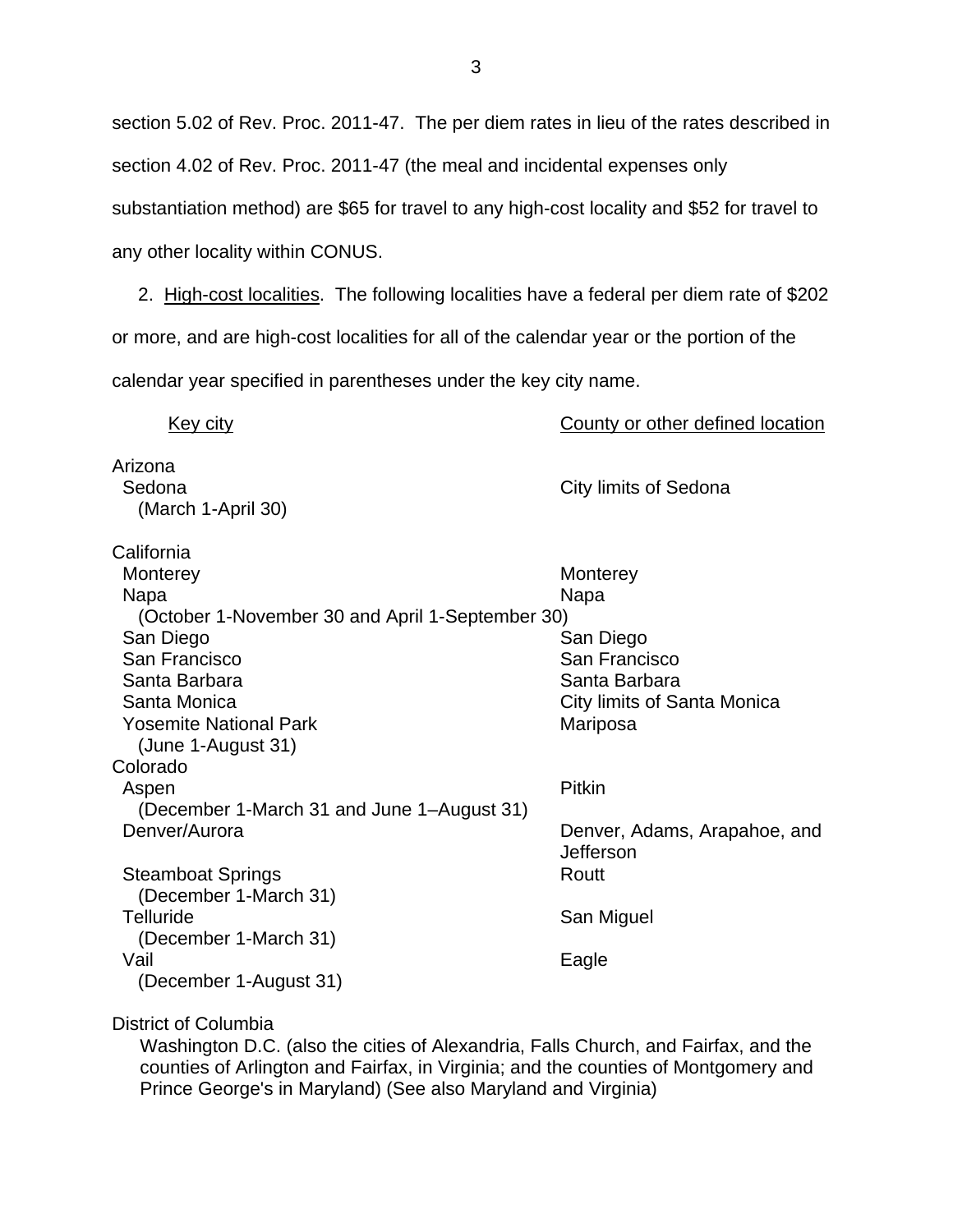Florida Fort Lauderdale **Broward**  (January 1-May 31) Fort Walton Beach/De Funiak Springs **Canadia Contract Contract Contract Contract Contract Contract Contract Contract Contract Contract Contract Contract Contract Contract Contract Contract Contract Contract Contract Contra**  (June 1-July 31) Key West **Monroe** Miami Miami-Dade (December 1-March 31) Naples Collier (January 1-April 30) Illinois Chicago Cook and Lake (October 1-November 30 and April 1-September 30) Louisiana New Orleans **New Orleans**, St. Bernard, Jefferson and Plaquemine Parishes (October 1-June 30) Maine Bar Harbor **Hancock Hancock**  (July 1-August 31) Maryland Baltimore City **Baltimore City**  (October 1-November 30 and March 1-September 30) Cambridge/St. Michaels Dorchester and Talbot (June 1-August 31) Ocean City **Worcester**  (June 1-August 31) Washington, DC Metro Area Montgomery and Prince George's **Massachusetts** Boston/Cambridge Suffolk, City of Cambridge Falmouth City limits of Falmouth (July 1-August 31) Martha's Vineyard **Dukes** Dukes (July 1-August 31) Nantucket Nantucket (June 1-September 30) New Hampshire Conway Carroll (July 1-August 31)

4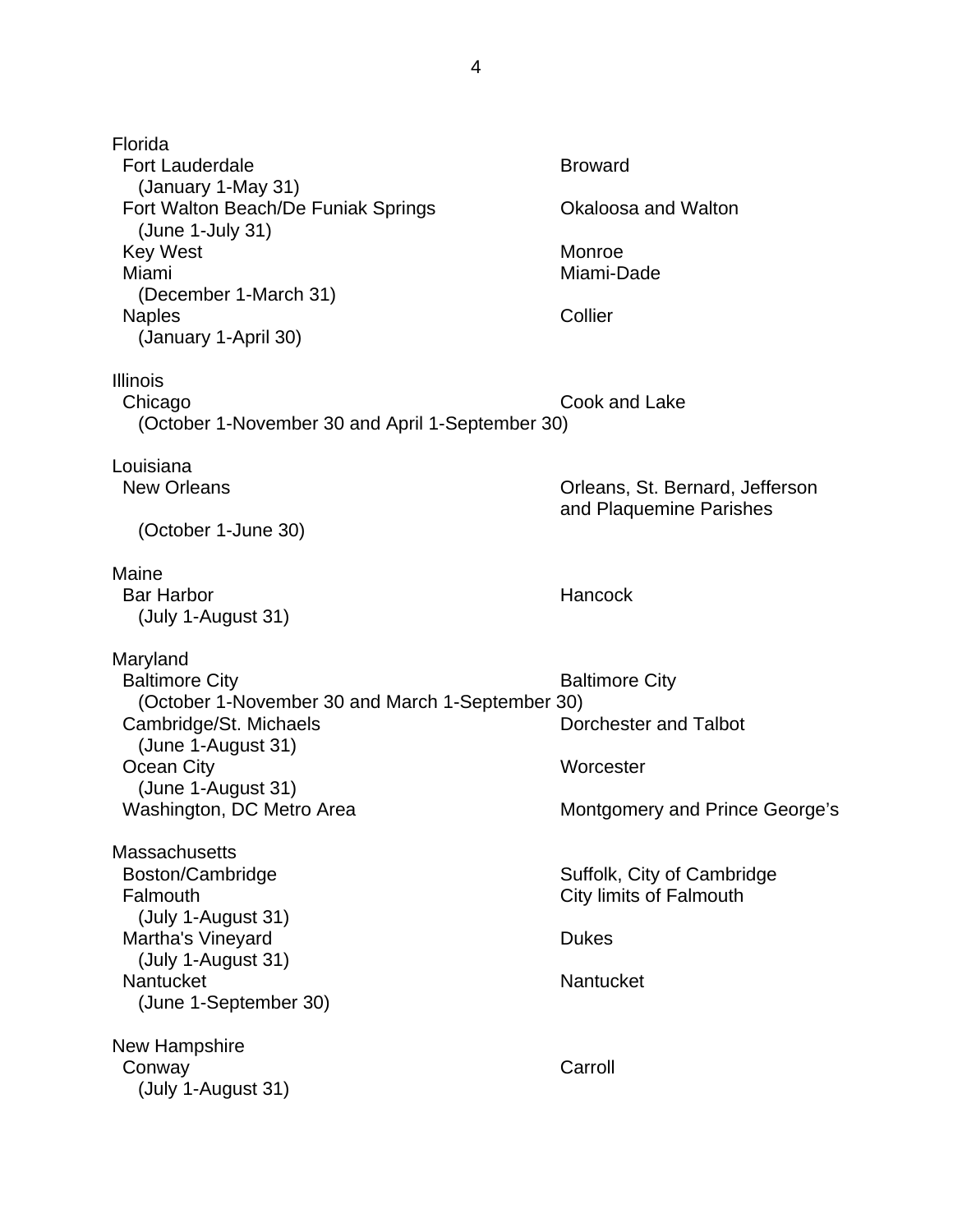| <b>New York</b>                                                                                     |                                                        |
|-----------------------------------------------------------------------------------------------------|--------------------------------------------------------|
| Floral Park/Garden City/Great Neck<br><b>Glens Falls</b>                                            | <b>Nassau</b><br>Warren                                |
| (July 1-August 31)                                                                                  |                                                        |
| <b>Lake Placid</b>                                                                                  | <b>Essex</b>                                           |
| (July 1-August 31)                                                                                  |                                                        |
| Manhattan (includes the boroughs of<br>Manhattan, Brooklyn, the Bronx, Queens<br>and Staten Island) | Bronx, Kings, New York, Queens,<br>Richmond            |
| Saratoga Springs/Schenectady                                                                        | Saratoga and Schenectady                               |
| (July 1-August 31)<br>Tarrytown/White Plains/New Rochelle                                           | Westchester                                            |
| <b>North Carolina</b>                                                                               |                                                        |
| <b>Kill Devil</b>                                                                                   | Dare                                                   |
| (June 1-August 31)                                                                                  |                                                        |
| Pennsylvania                                                                                        |                                                        |
| Philadelphia                                                                                        | Philadelphia                                           |
| Rhode Island                                                                                        |                                                        |
| Jamestown/Middletown/Newport                                                                        | <b>Newport</b>                                         |
| (October 1-October 31 and May 1-September 30)                                                       |                                                        |
| Utah                                                                                                |                                                        |
| Park City<br>(January 1-March 31)                                                                   | <b>Summit</b>                                          |
|                                                                                                     |                                                        |
| Virginia<br>Washington, DC Metro Area                                                               | Cities of Alexandria, Fairfax, and                     |
|                                                                                                     | Falls Church; counties of                              |
| Virginia Beach                                                                                      | <b>Arlington and Fairfax</b><br>City of Virginia Beach |
| (June 1-August 31)                                                                                  |                                                        |
| Washington                                                                                          |                                                        |
| <b>Seattle</b>                                                                                      | King                                                   |
| Wyoming                                                                                             | <b>Teton and Sublette</b>                              |
| Jackson/Pinedale                                                                                    |                                                        |
| (July 1-August 31)                                                                                  |                                                        |
| 3. Changes in high-cost localities. There are no changes in the list of high-cost                   |                                                        |

localities in this notice from the list of high-cost localities in section 5 of Notice 2011-81.